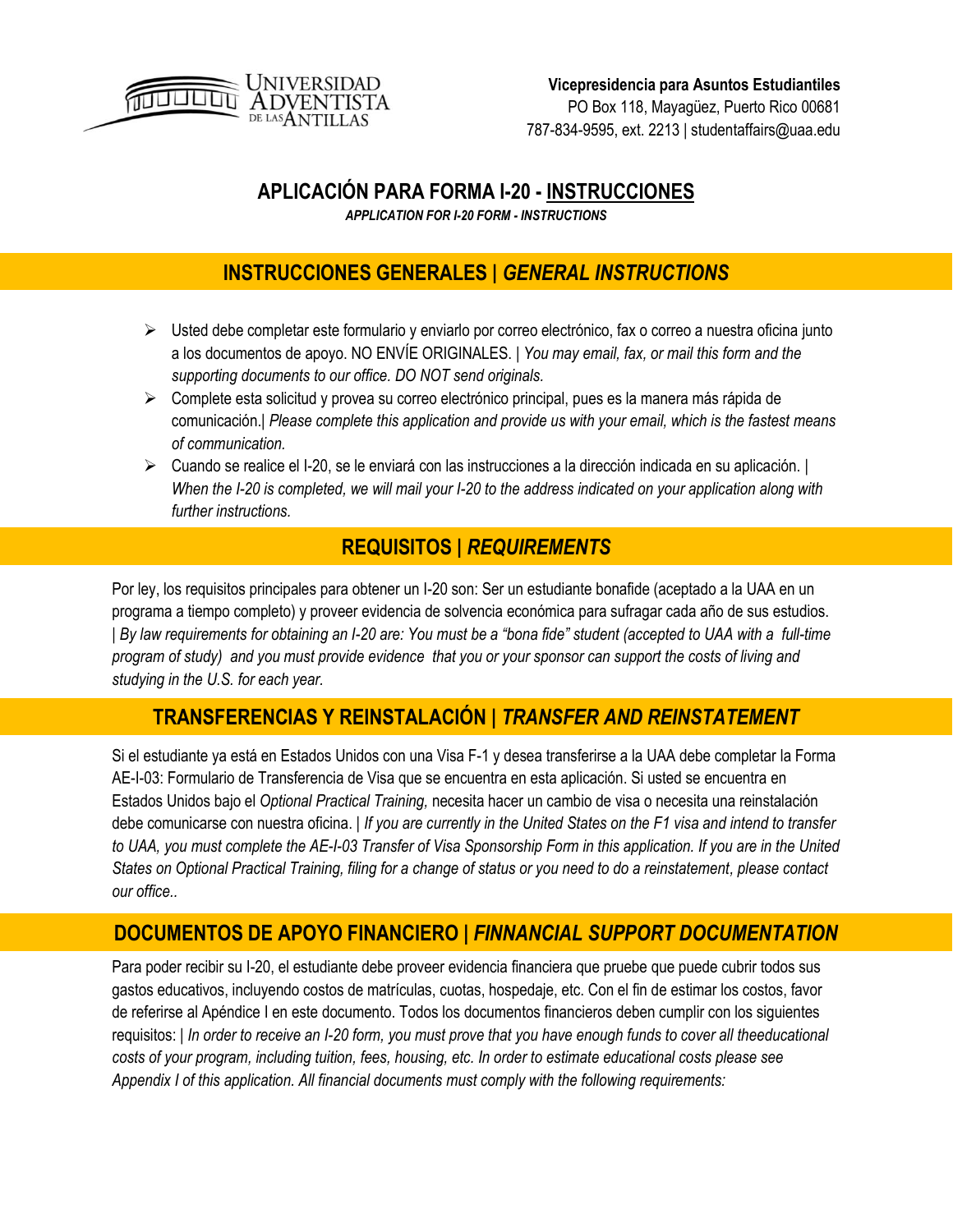

PO Box 118, Mayagüez, Puerto Rico 00681 787-834-9595, ext. 2213 | studentaffairs@uaa.edu

- $\triangleright$  Tener una vigencia de menos de tres (3) meses, donde se muestre el valor de la moneda y estar en idioma inglés | *Be less than three (3) months old, clearly state the currency, and be in English.*
- El apoyo financiero puede venir de cualquier combinación de estas fuentes: | *Your financial support can come from any combination of the following sources :*
	- o Fondos personales | *Personal funds*
	- o Fondos provistos por un auspiciador (parientes, amigos, organizaciones, etc) | *Sponsor funds (parents, relatives, friends, organizations, etc.)*
	- o Becas externas o fondos de la Universidad Adventista de las Antillas | *Outside scholarships and/or funds from Universidad Adventista de las Antillas*

Los documentos de apoyo financiero consisten en fondos disponibles, ingresos y compromiso de ayuda (si utiliza un patrocinador). La documentación debe cubrir todos los costos que usted podría tener durante sus estudios. Si utiliza un patrocinador, los documentos financieros deben estar a nombre de esa persona y debe ser una cuenta personal. Si la cuenta está a nombre de varias personas, cada individuo debe llenar la hoja de apoyo financiero. | *Financial support documentation consists of available funds, income and the promise of support form (if using a financial sponsor). Funds described in the documentation must be enough to cover educational costs for the entire program. If you have a sponsor, financial documents MUST be in the name of the sponsor and be a personal account. If the bank statement is in the name of more than one person, each individual must complete the promise of support form.*

## **INFORMACIÓN IMPORTANTE |** *IMPORTANT INFORMATION*

- $\triangleright$  No entre a Estados Unidos con el propósito de estudiar con una visa B-1/B-2, ya que está prohibido por ley el utilizarla para estudios. Usted deberá solicitar un cambio a Visa F-1 | *Do not enter the U.S. with a B-1/B-2 visa (tourist) because B visitors are prohibited by U.S. law from pursuing a full course of study. In order to study full time, a B1/B2 must obtain an I-20 form and apply for a change of status to F-1 student*
- $\triangleright$  Usted necesita una I-20 para obtener una visa F-1 para estudiar en Estados Unidos o para transferirse a otra institución educativa en territorio Americano. |*You need an I-20 form to obtain an F-1 student visa or status, or to keep lawful F-1 status when transferring or changing schools within the U.S*.
- Usted no puede recibir un I-20 para un grado que se ofrece en línea. |*You cannot receive an I-20 for an ONLINE degree program.*
- Personas con visa F-1 deberán entrar no antes de 30 días que comience la vigencia de su I-20. |*F1 visa holders cannot enter the United States earlier than 30 days before the program start date on the I-20 form.*
- Después de recibir todos los documentos necesarios, el I-20 se procesará en 10 días laborables.*| Once we received all required documents, the I-20 will be issued in 10 work days.*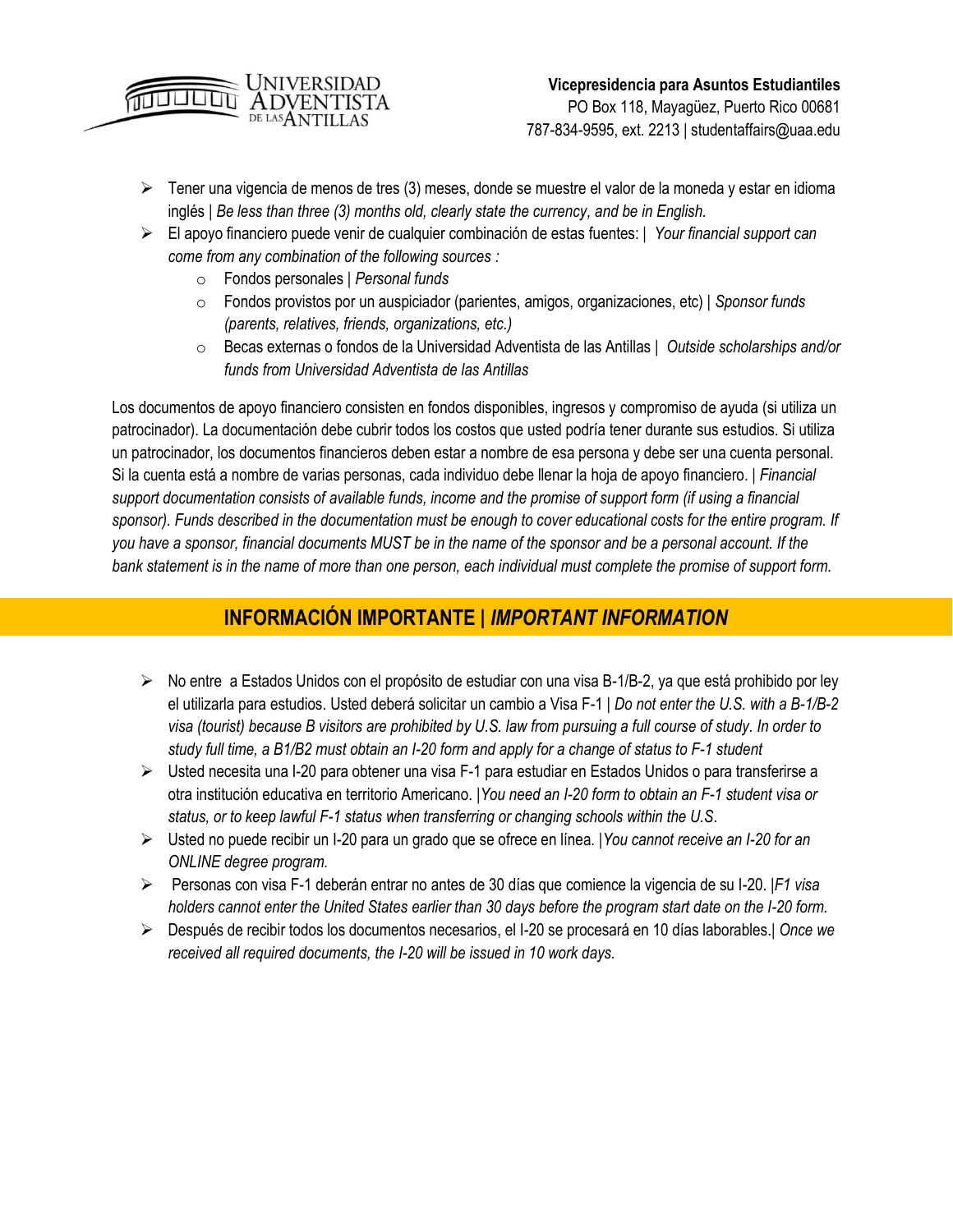

PO Box 118, Mayagüez, Puerto Rico 00681 787-834-9595, ext. 2213 | studentaffairs@uaa.edu

## **FORMA AE-I-01 : APLICACIÓN PARA FORMA I-20**

*APPLICATION FOR I-20 FORM*

| PARTE 1: INFORMACIÓN DEL ESTUDIANTE   PART I: STUDENT INFORMATION                                                                                                                           |                                     |            |                              |  |
|---------------------------------------------------------------------------------------------------------------------------------------------------------------------------------------------|-------------------------------------|------------|------------------------------|--|
| Escriba su nombre exactamente como aparece en su PASAPORTE y someta una copia de su pasaporte.<br>Write your name exactly as it appears on your PASSPORT and submit a copy of your passport |                                     |            |                              |  |
|                                                                                                                                                                                             |                                     |            |                              |  |
| Apellidos   Last Name                                                                                                                                                                       | Nombre   First Name                 |            | Sequndo nombre   Middle name |  |
|                                                                                                                                                                                             |                                     |            |                              |  |
| Género   Gender                                                                                                                                                                             | Fecha de Nacimiento   Date of Birth | Mes  Month | Día I Dav<br>Añol Year       |  |
| □Masculino   Male □ Femenino   Female                                                                                                                                                       |                                     |            |                              |  |
| Número de Teléfono   Phone number                                                                                                                                                           | Correo electrónico   Email Address  |            |                              |  |
|                                                                                                                                                                                             |                                     |            |                              |  |
| País de Nacimiento   Country of Birth                                                                                                                                                       | Ciudadanía   Country of citizenship |            |                              |  |
|                                                                                                                                                                                             |                                     |            |                              |  |

| PARTE 1A: INFORMACIÓN SOBRE DEPENDIENTES   PART IA: DEPENDENT INFORMATION                      |                                     |            |                                                                                           |  |
|------------------------------------------------------------------------------------------------|-------------------------------------|------------|-------------------------------------------------------------------------------------------|--|
| Escriba el nombre exactamente como aparece en su PASAPORTE y someta una copia de su pasaporte. |                                     |            |                                                                                           |  |
|                                                                                                |                                     |            | Write your name exactly as it appears on your PASSPORT and submit a copy of your passport |  |
| Apellidos   Last Name                                                                          | Nombre   First Name                 |            | Segundo nombre   Middle name                                                              |  |
| Género   Gender                                                                                | Fecha de Nacimiento   Date of Birth | Mes  Month | Día   Day<br>Añol Year                                                                    |  |
| □Masculino   Male □ Femenino   Female                                                          |                                     |            |                                                                                           |  |
| Número de Teléfono   Phone number                                                              | Correo electrónico   E-mail Address |            |                                                                                           |  |
| País de Nacimiento   Country of Birth                                                          | Ciudadanía   Country of citizenship |            |                                                                                           |  |
| Parentesco   Relationship                                                                      |                                     |            |                                                                                           |  |

| <b>PARTE 2: DIRECCIÓN   PART 2: ADDRESS INFORMATION</b> |                                                           |                             |                |  |  |
|---------------------------------------------------------|-----------------------------------------------------------|-----------------------------|----------------|--|--|
|                                                         | DIRECCIÓN EN SU PAÍS DE RESIDENCIA   HOME COUNTRY ADDRESS |                             |                |  |  |
| Calle   Street Address                                  |                                                           |                             |                |  |  |
|                                                         |                                                           |                             |                |  |  |
|                                                         |                                                           |                             |                |  |  |
| Ciudad   City                                           | Provincia   Province                                      | Código postal   Postal Code | País   Country |  |  |
|                                                         |                                                           |                             |                |  |  |
| DIRECCIÓN EN ESTADOS UNIDOS   U.S. ADDRESS              |                                                           |                             |                |  |  |
| Calle   Street Address                                  |                                                           |                             |                |  |  |
|                                                         |                                                           |                             |                |  |  |
| Ciudad   City                                           | Provincia   Province                                      | Código postal   Postal Code | País   Country |  |  |
|                                                         |                                                           |                             |                |  |  |
|                                                         |                                                           |                             |                |  |  |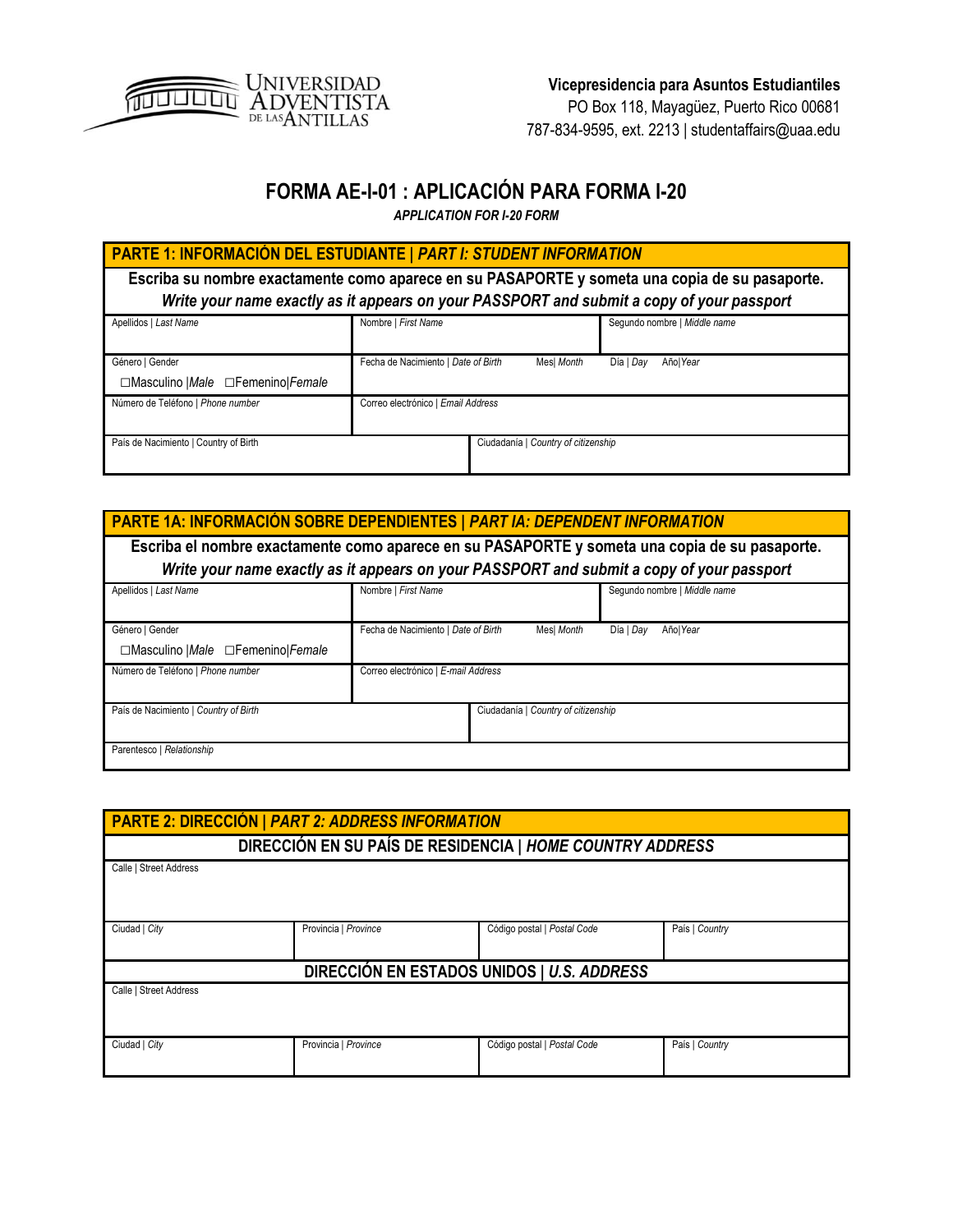

PO Box 118, Mayagüez, Puerto Rico 00681 787-834-9595, ext. 2213 | studentaffairs@uaa.edu

| PARTE 3: ENTREGA O ENVÍO DE I-20   PART 3: MAILING OR PICK-UP OF I-20                                                                                    |  |                                        |  |                             |                           |                |
|----------------------------------------------------------------------------------------------------------------------------------------------------------|--|----------------------------------------|--|-----------------------------|---------------------------|----------------|
| Seleccione una de las siguientes opciones: Recoger (alguien recogerá sus documentos) o correo.   Please select one of the following: Pick up or<br>mail. |  |                                        |  |                             |                           |                |
| $\Box$ Recoger   Pick-up                                                                                                                                 |  | Persona autorizada   Authorized person |  |                             | Parentesco   Relationship |                |
| Correo electrónico   Email Address<br>Número de Teléfono   Phone number                                                                                  |  |                                        |  |                             |                           |                |
|                                                                                                                                                          |  |                                        |  |                             |                           |                |
| $\Box$ Correo   Mail                                                                                                                                     |  | Calle   Street Address                 |  |                             |                           |                |
| Ciudad   City                                                                                                                                            |  | Provincia   Province                   |  | Código postal   Postal Code |                           | País   Country |

| <b>PARTE 4: HISTORIAL DE VISA AMERICANA</b> (si aplica)   PART 4: US VISA HISTORY (if applicable)                                                                                                                                                  |  |  |  |  |
|----------------------------------------------------------------------------------------------------------------------------------------------------------------------------------------------------------------------------------------------------|--|--|--|--|
| ¿Tiene o ha tenido previamente una visa F-1 (incluyendo escuela superior?   Are you currently or were you previously on F-1 visa status<br>1.<br>(including high school?) $\Box$ Si Yes $\Box$ No (pase a la pregunta 2)   No (Skip to question 2) |  |  |  |  |
| Número de SEVIS   SEVIS ID Number<br>Institución Educativa Actual   Current School Name<br>Útilmo día de asistencia   Last Date of Attendance                                                                                                      |  |  |  |  |
| ¿Posee algún otro tipo de VISA?   Are you on another visa status?<br>2.<br>$\Box$ Sí Yes $\Box$ No (pase a la parte 5)   No (Skip to Part 5)                                                                                                       |  |  |  |  |
| Fecha de expiración   Current status end date<br>Tipo de visa $\int$ Type of visa                                                                                                                                                                  |  |  |  |  |
| $\Box$ Nol $\mathcal N$ o<br>$\Box$ Síl Yes<br>¿Solicitará un cambio de estatus en Estados Unidos?   Will you file for change of status in the US?                                                                                                 |  |  |  |  |

| <b>PARTE 5: INFORMACIÓN ACADÉMICA   PART 5: ACADEMIC INFORMATION</b>                                                               |            |
|------------------------------------------------------------------------------------------------------------------------------------|------------|
| Nivel Educativo   Level of Education                                                                                               |            |
| $\Box$ Asociado   Associate $\Box$ Bachillerato   Bachelor $\Box$ Maestria   Masters                                               |            |
| ¿A cuál semester aplica?   What semester have you applied for?<br>$\Box$ Agosto   Fall $\Box$ Enero   Spring $\Box$ Verano  Summer | Año   Year |
| Concentración   Major                                                                                                              |            |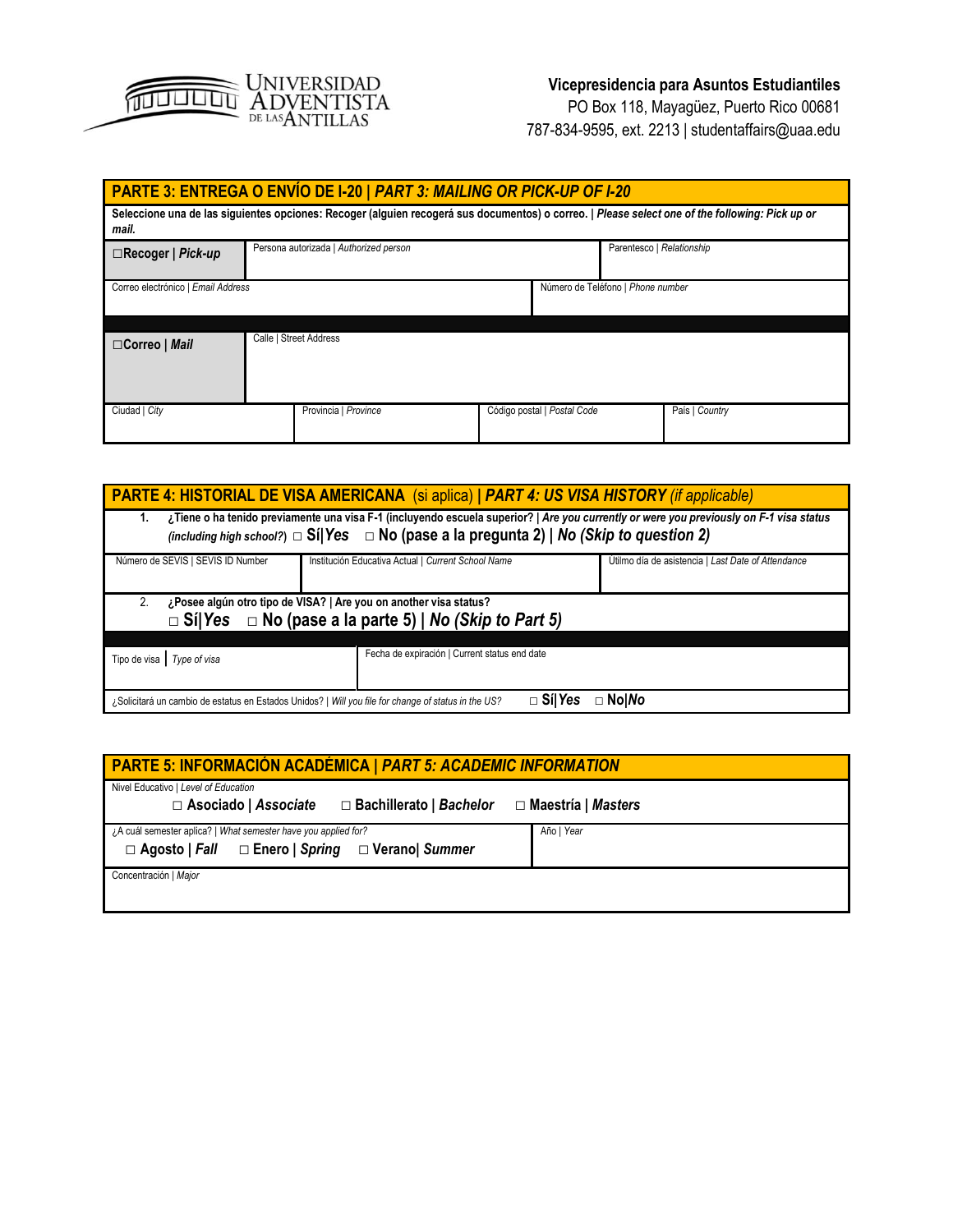

PO Box 118, Mayagüez, Puerto Rico 00681 787-834-9595, ext. 2213 | studentaffairs@uaa.edu

| <b>PARTE 6: COSTOS ANUALES   PART 6: ANNUAL COSTS</b>                                                                                                                                                                                                                                                                                                                                                                                                                        |                                                                           |  |  |
|------------------------------------------------------------------------------------------------------------------------------------------------------------------------------------------------------------------------------------------------------------------------------------------------------------------------------------------------------------------------------------------------------------------------------------------------------------------------------|---------------------------------------------------------------------------|--|--|
| Por favor complete los campos que apliquen para demostrar que posee el apoyo financiero necesario para estudiar cada año en la Universidad Adventista de las Antillas. Debes<br>mostrar evidencia de cada fuente de ingreso   Please complete the fields that apply to you below to demonstrate the means by which you will support yourself each year during your<br>study at Universidad Adventista de las Antillas. You must provide evidence for each source of support. |                                                                           |  |  |
| Fuente de Ingresos   Source of support                                                                                                                                                                                                                                                                                                                                                                                                                                       | Cantidad Anual   Annual Amount<br>(En dólares Americanos   In US dollars) |  |  |
| Fondos personales   Personal Funds                                                                                                                                                                                                                                                                                                                                                                                                                                           |                                                                           |  |  |
| Auspiciador 1 (Nombre)   Sponsor 1 (Name)                                                                                                                                                                                                                                                                                                                                                                                                                                    |                                                                           |  |  |
| Auspiciador 2 (Nombre)   Sponsor 2 (Name)                                                                                                                                                                                                                                                                                                                                                                                                                                    |                                                                           |  |  |
| Auspiciador 3 (Nombre)   Sponsor 3 (Name)                                                                                                                                                                                                                                                                                                                                                                                                                                    |                                                                           |  |  |
| Auspiciador 4 (Nombre)   Sponsor 4 (Name)                                                                                                                                                                                                                                                                                                                                                                                                                                    |                                                                           |  |  |
| Becas (Especifique)   Scholarships (Specify)                                                                                                                                                                                                                                                                                                                                                                                                                                 |                                                                           |  |  |
| Total amount per year                                                                                                                                                                                                                                                                                                                                                                                                                                                        |                                                                           |  |  |

| PARTE 7: FIRMA   <i>PART 7: SIGNATURE</i>                                                                                                                                                                                                                                                                                                                                                                                                                       |              |
|-----------------------------------------------------------------------------------------------------------------------------------------------------------------------------------------------------------------------------------------------------------------------------------------------------------------------------------------------------------------------------------------------------------------------------------------------------------------|--------------|
| Certifico que la información provista es verdadera y completa según mi conocimiento. Reconozco que si me otorgan el I-20 y he provisto alguna información falsa, el mismo puede ser<br>revocado.   I certify that the information provided is true and complete to the best of my knowledge. If my request for an I-20 is granted, I understand and agree that any false or<br>misleading information in my application may result in termination of your I-20. |              |
| Firma   Signature                                                                                                                                                                                                                                                                                                                                                                                                                                               | Fecha   Date |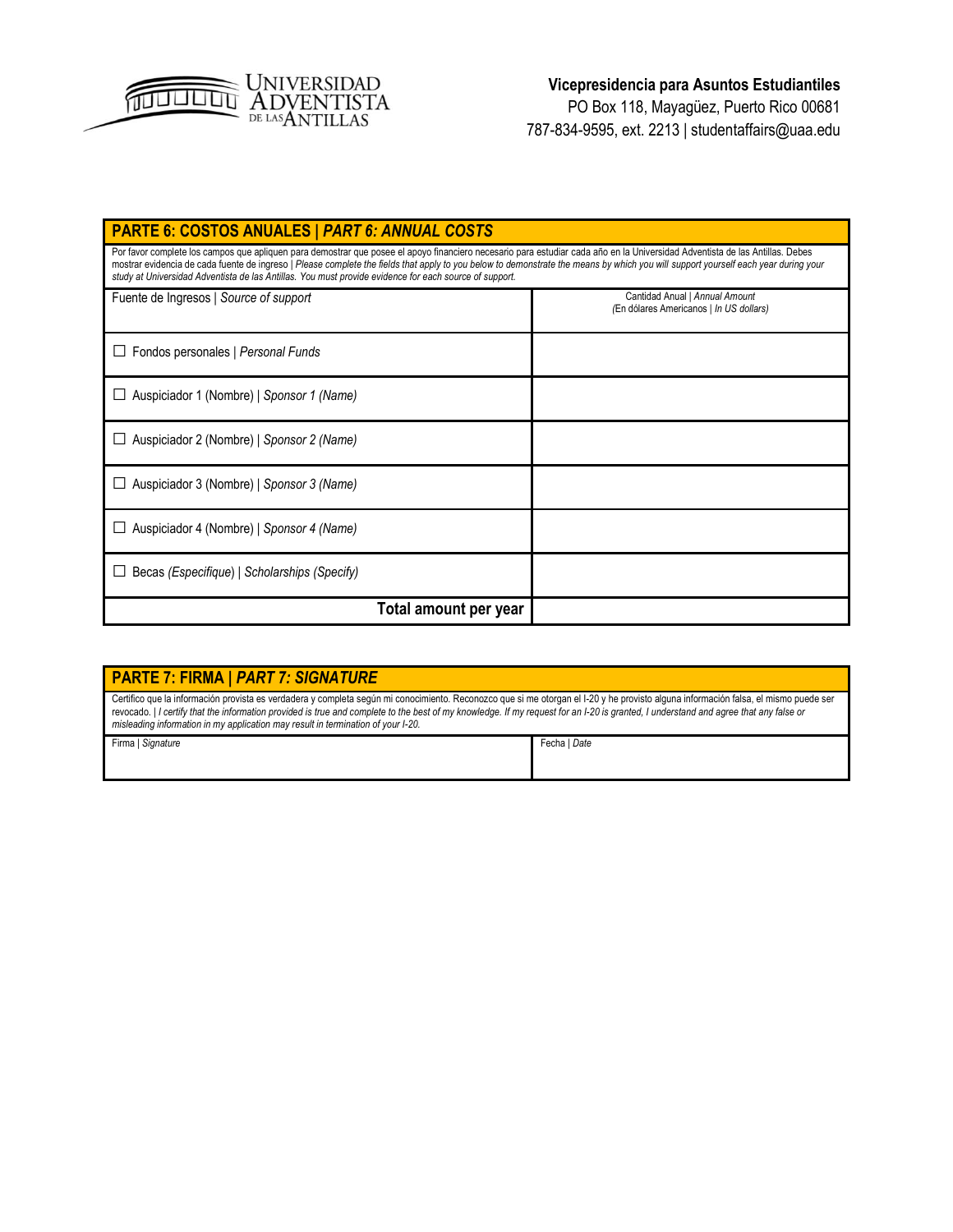

PO Box 118, Mayagüez, Puerto Rico 00681 787-834-9595, ext. 2213 | studentaffairs@uaa.edu

## **FORMA AE-I-02: FORMULARIO DE APOYO FINANCIERO**

*PROMISE OF FINANCIAL SUPPORT FORM*

Al completar este formulario, usted está declarando ante el gobierno de Estados Unidos que será el patrocinador del estudiante identificado en la Parte I por cada año que estudie en la Universidad Adventista de las Antillas y mientras resida en territorio americano. También se compromete a presentar los documentos solicitados. Por favor lea las instrucciones al inicio de este documento para mayor información. Si la cuenta a la que hará referencia tiene a otra persona, la misma deberá firmar en la parte IV de este documento. | *By completing this form, you are stating to the U.S. government that you will provide this student with a specific amount of money from your own financial resources for*  every year he or she is going to study at Universidad Adventista de las Antillas and live in the U.S. You are also proving that you can afford the *support you are promising with the documents you have attached. Please read the instructions and provide the documents needed with this form. If another person's name appears on your bank statement, please have them sign below your signature in Part IV.*

| PARTE 1: PROMESA DE AUSPICIO   PART I: SPONSOR PROMISE                                                                                 |                                    |                                                        |                              |
|----------------------------------------------------------------------------------------------------------------------------------------|------------------------------------|--------------------------------------------------------|------------------------------|
| Prometo que apoyaré al estudiante _________                                                                                            |                                    |                                                        | con                          |
| no menos de \$<br>160 de maio de xercidade por cada año que el estudiante se encuentre matriculado en la Universidad Adventista de     |                                    |                                                        |                              |
| las Antillas.   I promise that I can and will give the student                                                                         |                                    |                                                        |                              |
| no less than U.S. \$ ________________________ for every year of the student's program study at Universidad Adventista de las Antillas. |                                    |                                                        |                              |
| PARTE 2: INFORMACIÓN DEL AUSPICIADOR   PART 2: SPONSOR INFORMATION                                                                     |                                    |                                                        |                              |
| Apellidos   Last Name                                                                                                                  | Nombre   First Name                |                                                        | Segundo nombre   Middle name |
|                                                                                                                                        |                                    |                                                        |                              |
| Género   Gender                                                                                                                        | Dirección   Address                |                                                        |                              |
| □Masculino   Male □ Femenino   Female                                                                                                  |                                    |                                                        |                              |
|                                                                                                                                        |                                    |                                                        |                              |
|                                                                                                                                        |                                    |                                                        |                              |
| Número de Teléfono   Phone number                                                                                                      | Correo electrónico   Email Address |                                                        |                              |
|                                                                                                                                        |                                    |                                                        |                              |
| País de Nacimiento   Country of Birth                                                                                                  |                                    | Ciudadanía   Country of citizenship                    |                              |
|                                                                                                                                        |                                    |                                                        |                              |
| Parentesco   Relationship                                                                                                              |                                    |                                                        |                              |
| PARTE 3: INFORMACIÓN DE EMPLEO DEL AUSPICIADOR   PART 3: SPONSOR EMPOYMENT INFORMATION                                                 |                                    |                                                        |                              |
| Nombre del empleador   Name of employer                                                                                                |                                    |                                                        |                              |
|                                                                                                                                        |                                    |                                                        |                              |
| Salario Anual (Dólares)   Annual Salary (U.S. Dollars)                                                                                 |                                    | Otros ingresos (Dólares)   Other income (U.S. Dollars) |                              |
|                                                                                                                                        |                                    |                                                        |                              |
| Número de Teléfono   Phone number                                                                                                      | Correo electrónico   Email Address |                                                        |                              |
|                                                                                                                                        |                                    |                                                        |                              |
| País de Nacimiento   Country of Birth                                                                                                  |                                    | Ciudadanía   Country of citizenship                    |                              |
| Parentesco   Relationship                                                                                                              |                                    |                                                        |                              |
|                                                                                                                                        |                                    |                                                        |                              |
| PARTE 4: JURAMENTO DE AUSPICIADOR   PART 4: SWORN PROMISE OF SUPPORT                                                                   |                                    |                                                        |                              |
| Nombre   Print Name                                                                                                                    |                                    | Firma   Signature                                      | Fecha   Date                 |
| Nombre   Print Name                                                                                                                    |                                    | Firma   Signature                                      | Fecha   Date                 |
|                                                                                                                                        |                                    |                                                        |                              |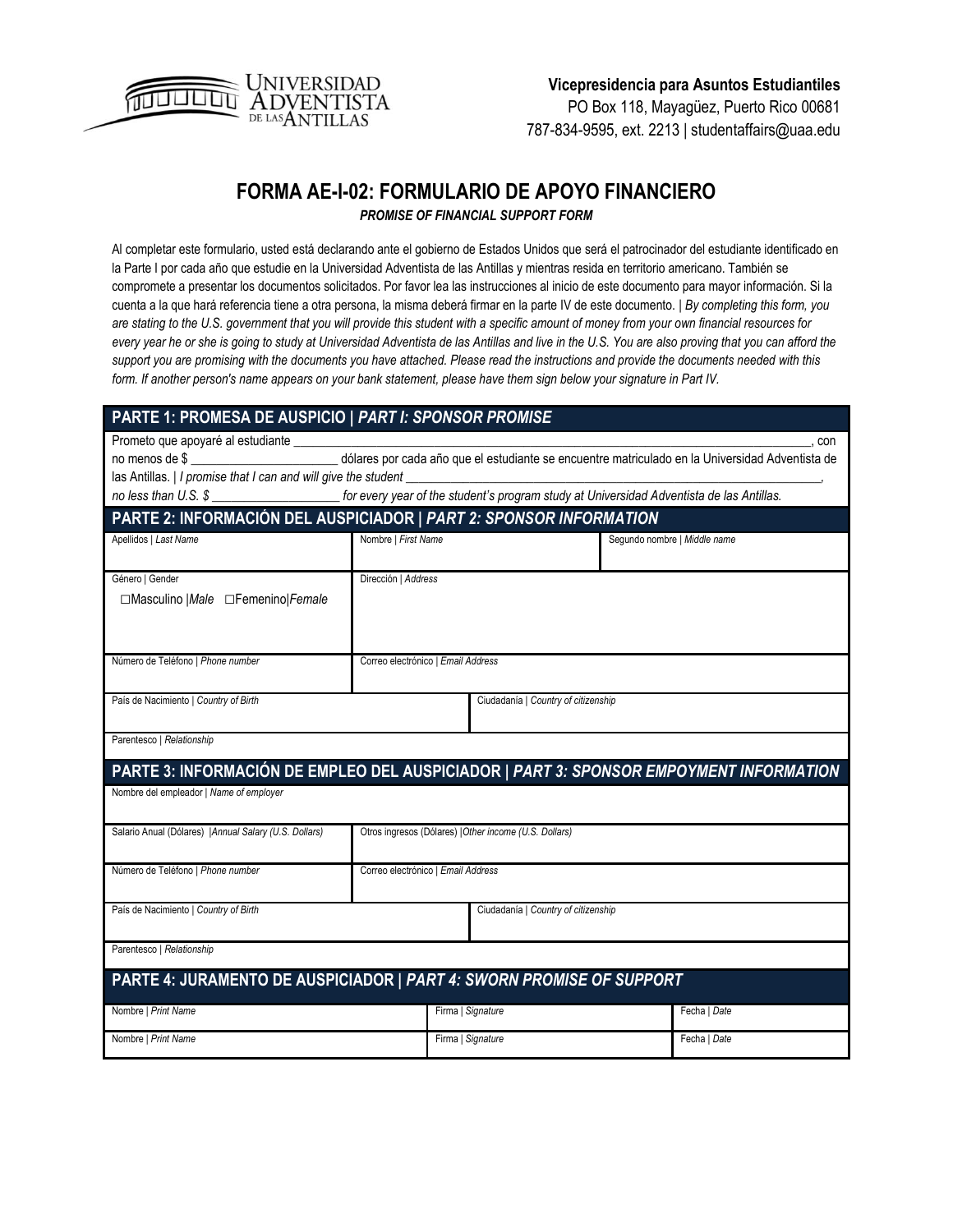

PO Box 118, Mayagüez, Puerto Rico 00681 787-834-9595, ext. 2213 | studentaffairs@uaa.edu

## **FORMA AE-I-03: FORMULARIO PARA TRANSFERIR VISA**

*TRANSFER OF VISA FORM*

|                                                                                                                                                                                                                                                                                                | PARTE 1: INFORMACIÓN DEL ESTUDIANTE   PART I: STUDENT INFORMATION |                                               |                                                                                                                                                                                          |  |  |  |
|------------------------------------------------------------------------------------------------------------------------------------------------------------------------------------------------------------------------------------------------------------------------------------------------|-------------------------------------------------------------------|-----------------------------------------------|------------------------------------------------------------------------------------------------------------------------------------------------------------------------------------------|--|--|--|
| PARA SER COMPLETADO POR EL ESTUDIANTE                                                                                                                                                                                                                                                          |                                                                   |                                               |                                                                                                                                                                                          |  |  |  |
| TO BE COMPLETED BY THE STUDENT                                                                                                                                                                                                                                                                 |                                                                   |                                               |                                                                                                                                                                                          |  |  |  |
| Apellidos   Last Name                                                                                                                                                                                                                                                                          | Nombre   First Name                                               |                                               | Segundo nombre   Middle name                                                                                                                                                             |  |  |  |
| Género   Gender<br>□Masculino   Male □ Femenino   Female                                                                                                                                                                                                                                       | Fecha de Nacimiento   Date of Birth                               | Mes  Month                                    | Día   Day<br>Año Year                                                                                                                                                                    |  |  |  |
| Número de Teléfono   Phone number                                                                                                                                                                                                                                                              | Correo electrónico   Email Address                                |                                               |                                                                                                                                                                                          |  |  |  |
| Fecha en que desea que su expediente de SEVIS sea transferido a nuestra institución, según coordinado con su institución actual<br>Release date that you and your school agreed upon for your SEVIS records to be transferred to us.<br>Fecha   Date:                                          |                                                                   |                                               |                                                                                                                                                                                          |  |  |  |
| ¿Planifica usted salir de territorio Americano antes de comenzar sus estudios en la Universidad Adventista de las Antillas?<br>Do you intend to travel outside the United States before beginning your studies at Universidad Adventista de las Antillas?                                      |                                                                   |                                               |                                                                                                                                                                                          |  |  |  |
| $\Box$ Sí   Yes $\Box$ No   No                                                                                                                                                                                                                                                                 |                                                                   |                                               |                                                                                                                                                                                          |  |  |  |
| Si contesto Sí en la pregunta anterior, ¿necesita usted aplicar para una renovación de su F-1 para poder regresar a Estados Unidos?<br>If you answered YES above, will you need to apply for a renewal of your F-1 visa to return to United States?<br>$\Box$ Sí   Yes $\Box$ No   No          |                                                                   |                                               |                                                                                                                                                                                          |  |  |  |
| Firma   Signature                                                                                                                                                                                                                                                                              |                                                                   |                                               | Fecha   Date                                                                                                                                                                             |  |  |  |
| PARTE 2: INFORMACIÓN DEL ESTUDIANTE   PART I: STUDENT INFORMATION                                                                                                                                                                                                                              |                                                                   |                                               |                                                                                                                                                                                          |  |  |  |
|                                                                                                                                                                                                                                                                                                |                                                                   |                                               | PARA SER COMPLETADO POR EL OFICIAL DESIGNADO POR LA INSTITUCIÓN                                                                                                                          |  |  |  |
|                                                                                                                                                                                                                                                                                                | TO BE COMPLETED BY THE DESIGNATED SCHOOL OFFICIAL                 |                                               |                                                                                                                                                                                          |  |  |  |
| El estudiante arriba mencionado nos ha informado que desea transferirse a la Universidad Adventista de las Antillas. Para poder procesar su transferencia por favor complete el<br>las Antillas. In order to process this, please complete the following and email or fax back to this office. |                                                                   |                                               | siguiente formulario y envíelo por correo electrónico o fax a nuestra oficina.   The student above has recently informed us that he/she intends to transfer to Universidad Adventista de |  |  |  |
| Número de SEVIS   SEVIS ID Number                                                                                                                                                                                                                                                              | Día de transferencia   SEVIS release date                         |                                               | Código de SEVIS de la Institución   School SEVIS code                                                                                                                                    |  |  |  |
| Nivel educativo en su institución   Level pursued at your school<br>Nivel Educativo   Level of Education                                                                                                                                                                                       |                                                                   |                                               |                                                                                                                                                                                          |  |  |  |
| $\Box$ Asociado   Associate                                                                                                                                                                                                                                                                    | $\Box$ Bachillerato   Bachelor                                    | $\Box$ Maestría   Masters $\Box$ Otro  Other: |                                                                                                                                                                                          |  |  |  |
| ¿Estaba cursando el estudiante en un programa a tiempo completo?   Was the student<br>pursuing a full course of study?<br>$\Box$ Sí   Yes $\Box$ No   No                                                                                                                                       |                                                                   |                                               | Último día en que asistió a su institución   Last date of attendance                                                                                                                     |  |  |  |
| Por favor enumere los periodos en que el estudiante obtuvo CPT/OPT   Please list any periord os approved CPT/OPT                                                                                                                                                                               |                                                                   |                                               |                                                                                                                                                                                          |  |  |  |
| Por favor enumere y explique cualquier reducción de carga académica autorizada   Please list and explain any authorized reduced course loads.                                                                                                                                                  |                                                                   |                                               |                                                                                                                                                                                          |  |  |  |
|                                                                                                                                                                                                                                                                                                |                                                                   |                                               |                                                                                                                                                                                          |  |  |  |
| Por favor comente cualquier otro asunto académico, social o cultural que pueda afectar la educación del estudiante<br>Please comment on any particular academic, social or cultural circumstances that you believe might affect the student's education.                                       |                                                                   |                                               |                                                                                                                                                                                          |  |  |  |
| Nombre   Name                                                                                                                                                                                                                                                                                  |                                                                   |                                               | Correo electrónico   Email address                                                                                                                                                       |  |  |  |
| Nombre de la Institución   School Name                                                                                                                                                                                                                                                         |                                                                   |                                               | Teléfono   Phone number                                                                                                                                                                  |  |  |  |
| Firma   Signature                                                                                                                                                                                                                                                                              |                                                                   |                                               | Fecha   Date                                                                                                                                                                             |  |  |  |